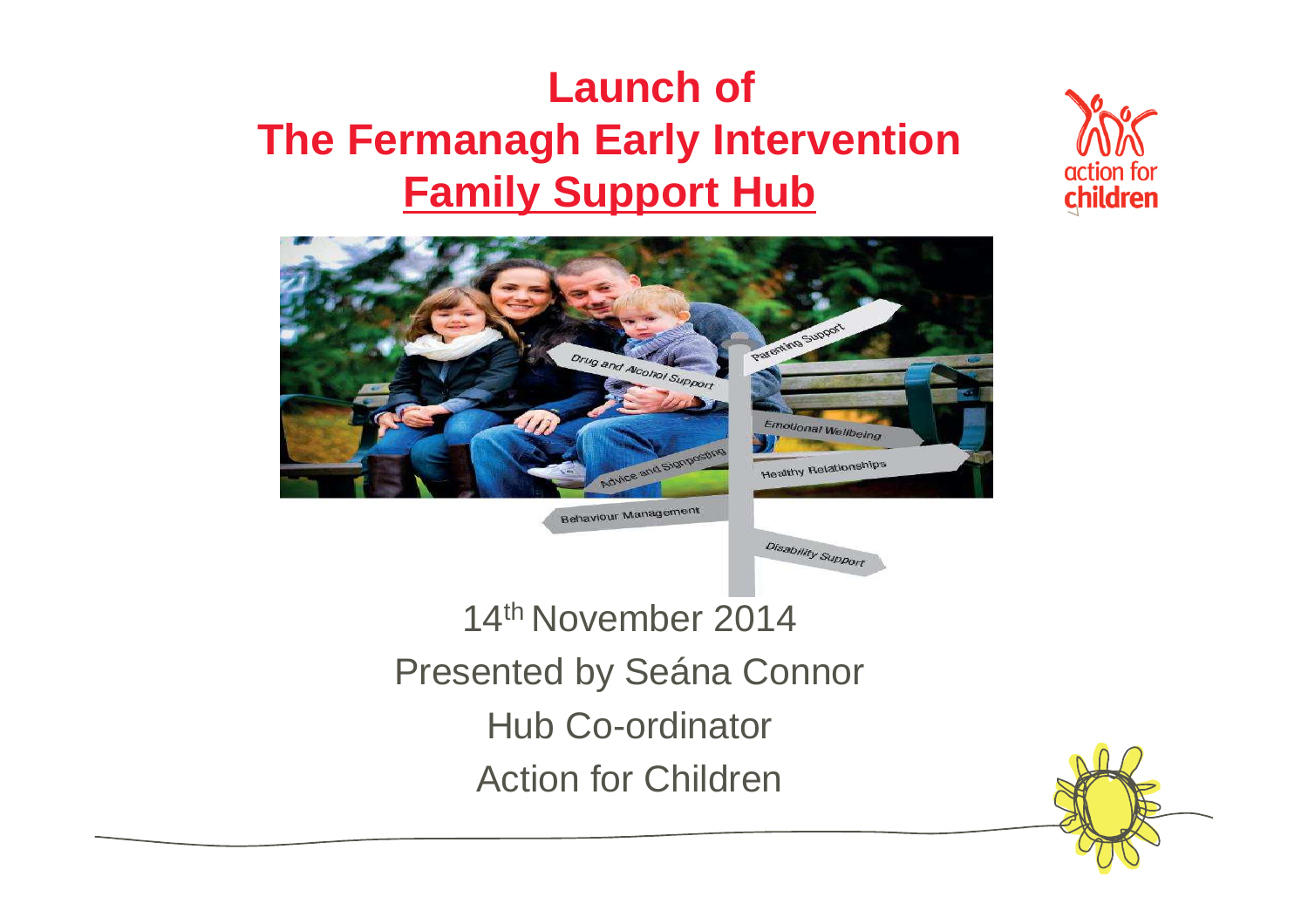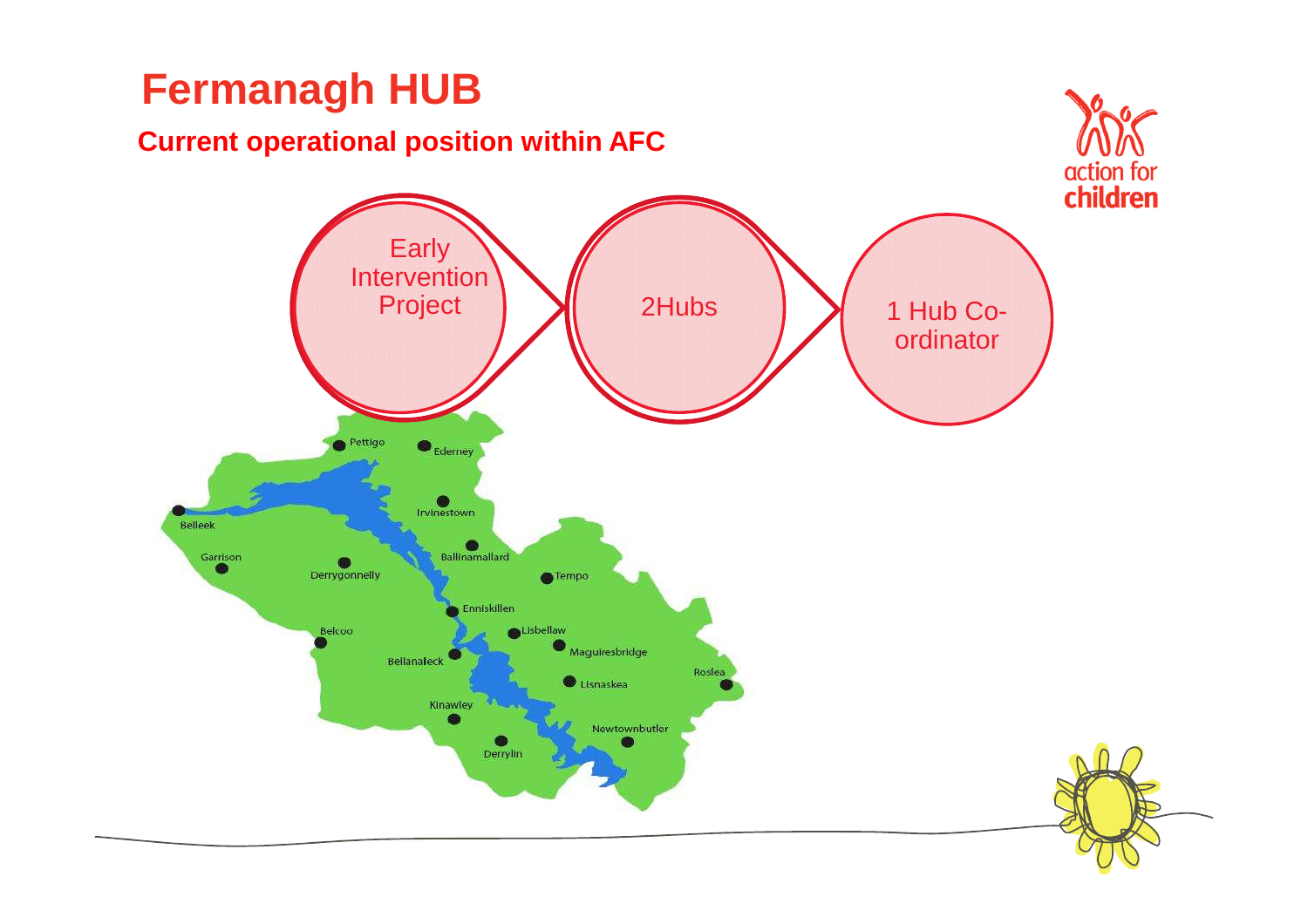## **Fermanagh Hub Partner's**

- $\bullet$ **Action for Children**
- $\bullet$ **ADHD Support**
- • **ARC Irvinestown consists of Solace, Sure Start and Flourishing Families.**
- $\bigcirc$ **ASD Service**
- $\overline{\phantom{0}}$ **Breakthru**
- $\overline{\phantom{0}}$ **CAMHS**
- **Children's Disability**   $\bullet$ **Service**
- $\bullet$ **Daisy**
- $\bullet$ **Devenish Partnership**
- $\bigcirc$ **Erne Family Centre**
- **Fermanagh Women's Aid**•
- $\bullet$ **Gateway Team**
- **Home Start**  $\bullet$
- $\bullet$ **Locality Planning**
- **Men's Action Network**   $\bullet$
- $\bigcirc$ **New Horizons AMH**
- **Oak Healthy Living**   $\bullet$ **Centre**
- $\bullet$ **PSNI Youth Diversion**
- $\bullet$ **Relate NI**
- •**School Counselling**
- $\bigcirc$  **Strengthening Families Project**
- $\bigcirc$  **WELB Education Welfare Officers**
- $\bullet$ **WELB Youth Service**
- $\bullet$ **West Team**
- **Westville Family**   $\bullet$ **Resource Centre**



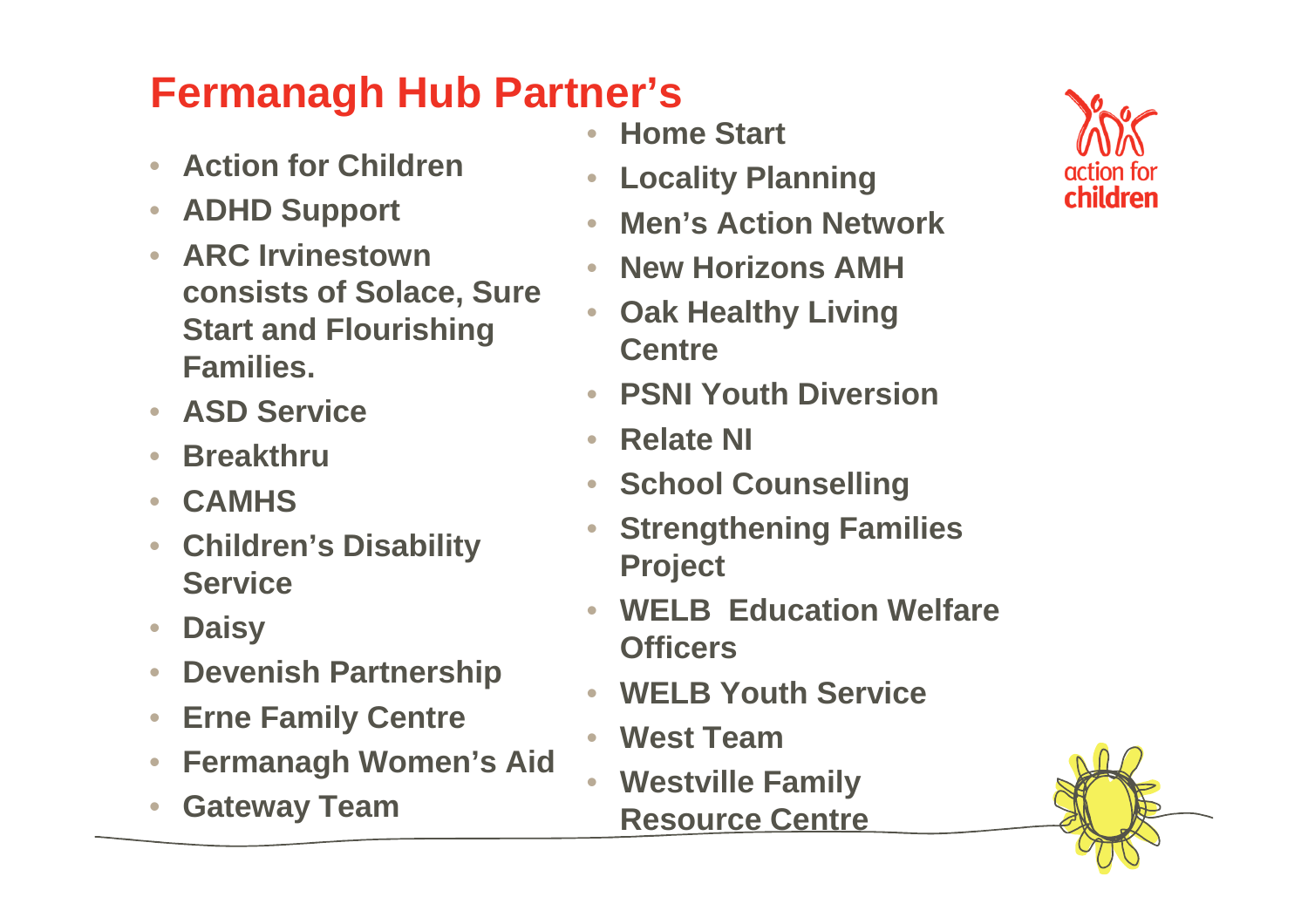

#### **Partnerships**

- $\overline{\phantom{0}}$ Drug and Alcohol Forum
- Find Centre
- Locality Planning
- Children Services Panel (Trust)
- Family Support Panel (Trust)
- DSD Neighbourhood Renewal

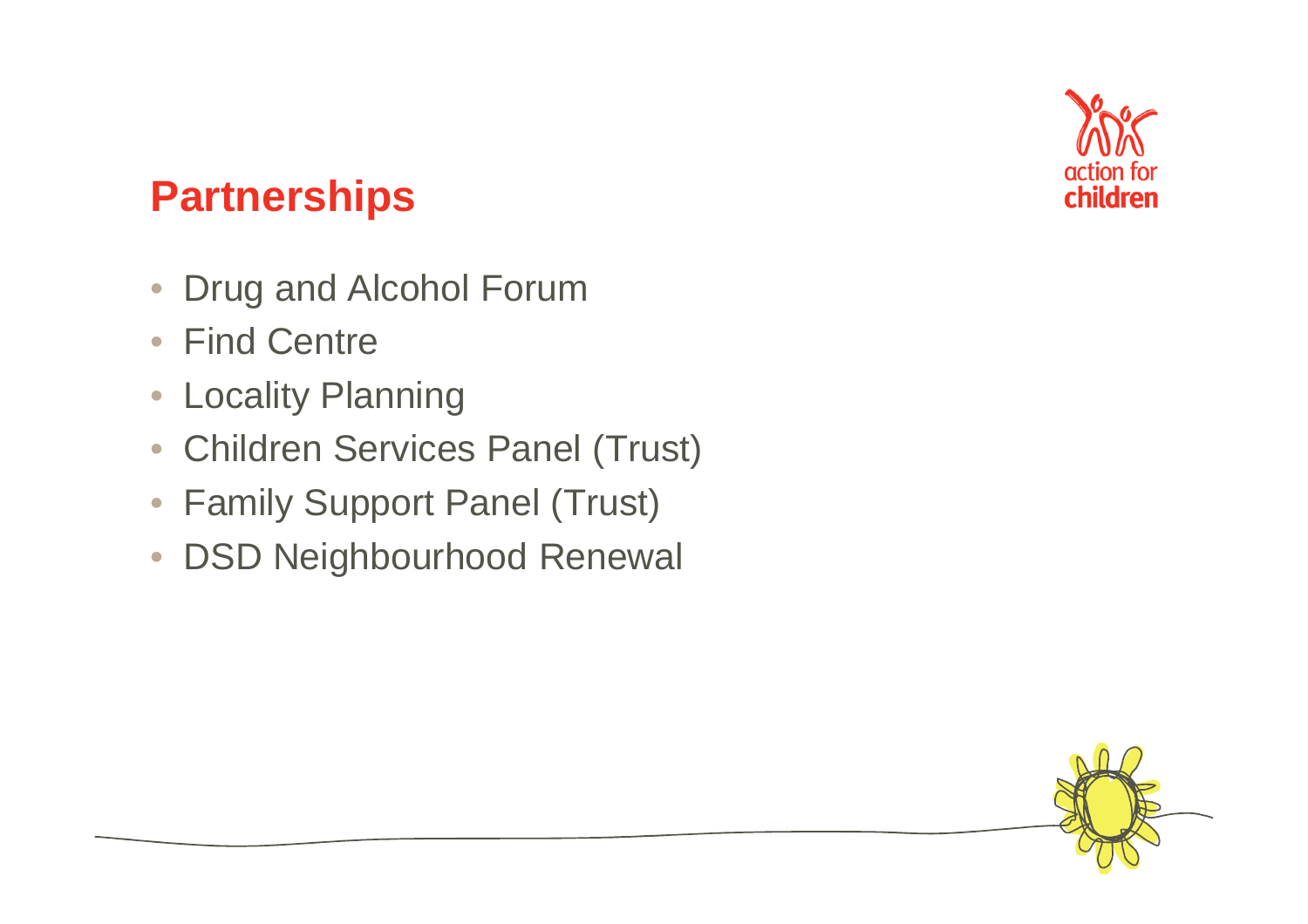**Core Objectives of anEarly Intervention HUB**.



"…is to enhance awareness, communication, connectedness and, critically, the co-ordination of Family Support Services in local areas with an emphasis on **prevention** and **early intervention**."

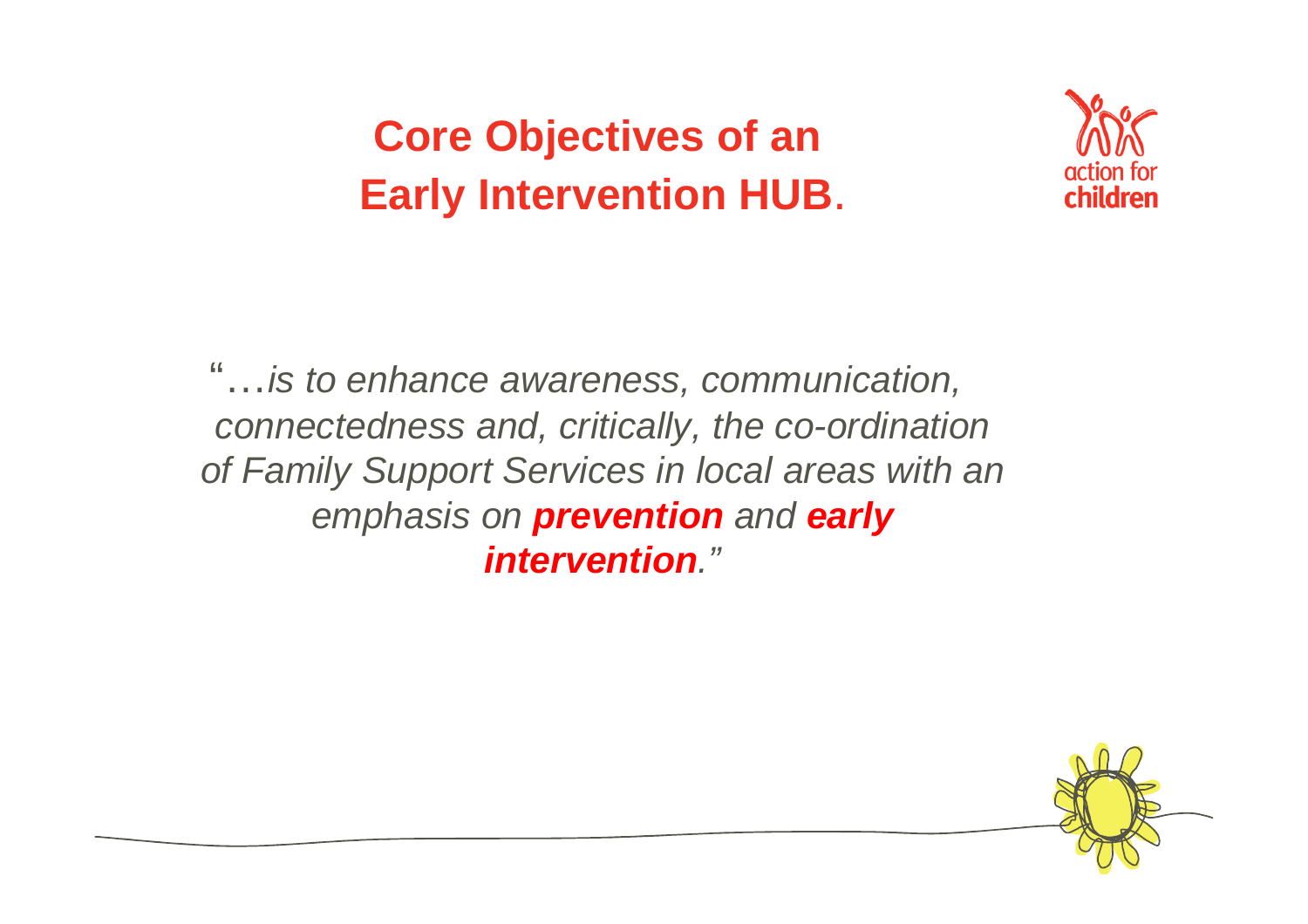# **Operation of Fermanagh Hub**

- Robust referral screening for all referrals to Hub and home visits and assessment for all self referrals.
- • Signpost families to service they require or if no service available or more complex take to Quorum
- Quorum meetings every month to identify and co-ordinate  $\bullet$ services to families.
- Evaluations are sent back to Hub and updates from Hub partners capturing if families needs were met.
- $\bullet$  Unmet need captured from Hub Partners and forwarded to Locality Planning Co-ordinator
- $\bigcirc$  Wider Hub meetings 2 times a year to review Hub progress.
- Continue to network with agencies promoting Hub andcontinue ongoing development of Hub
- •• Hub attends Family Support Panels weekly and monthly
- $\bullet$ Hub attends Drug and Alcohol Forum.



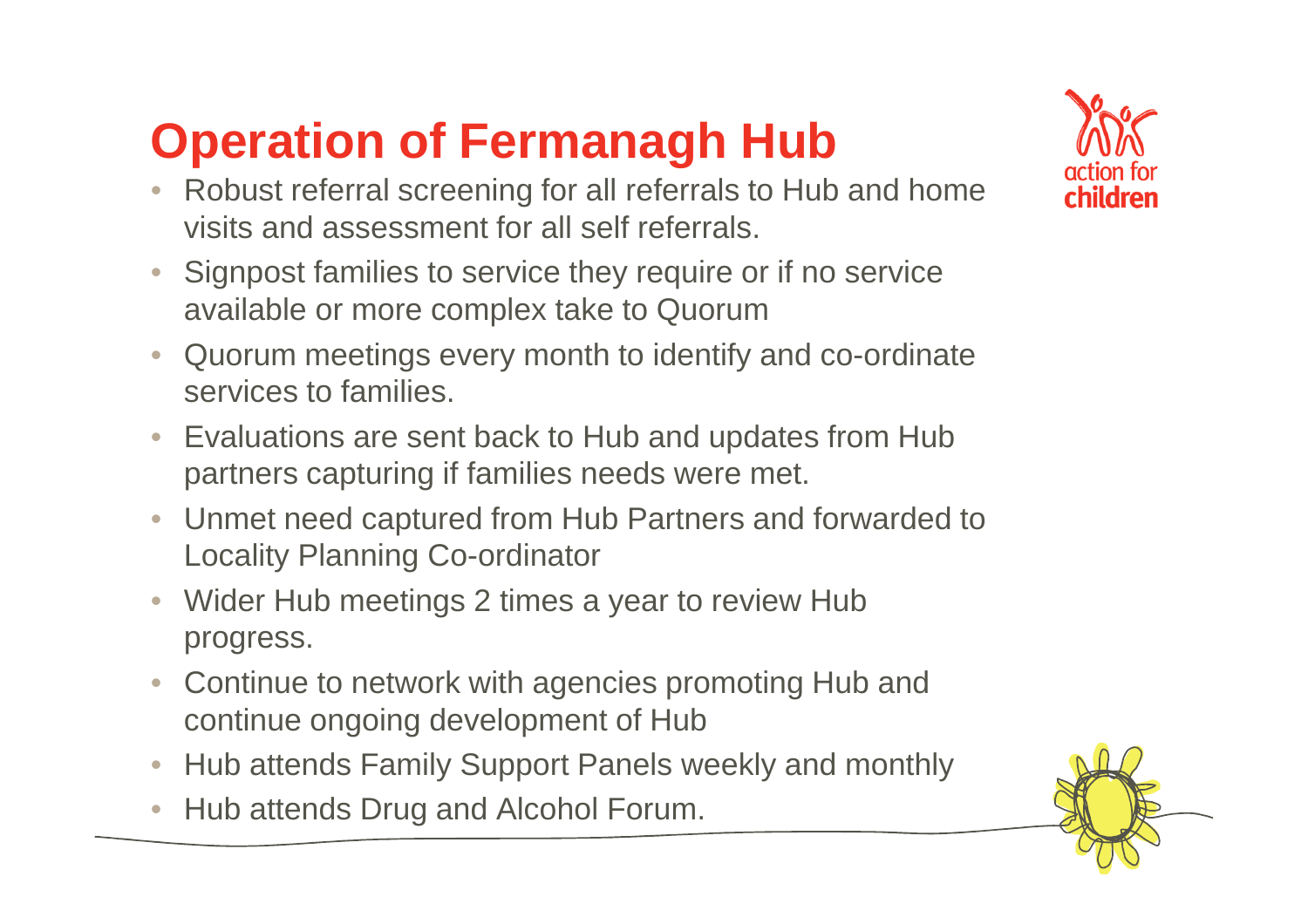

# **What have we achieved so far?**

- $\Box$  138 referrals received since Hub went live on May 1<sup>st</sup> 2013
- $\Box$  Last year (May 2013 December 2013–74 referrals
- $\Box$ This year(January to date 2014) –63 referrals
- □ Making better use of one another resources and<br>signposting families to paropting programs signposting families to parenting programs
- Reducing waiting lists for families at early intervention and<br>boing more creative being more creative
- $\Box$  Improved partnership working
- **□ Shared learning and good practise at Quorums**
- □ Collating and evidencing the unmet need and waiting lists<br>in Eermanagh and ferwarding to Locality Planning to share in Fermanagh and forwarding to Locality Planning to share with commissioners.

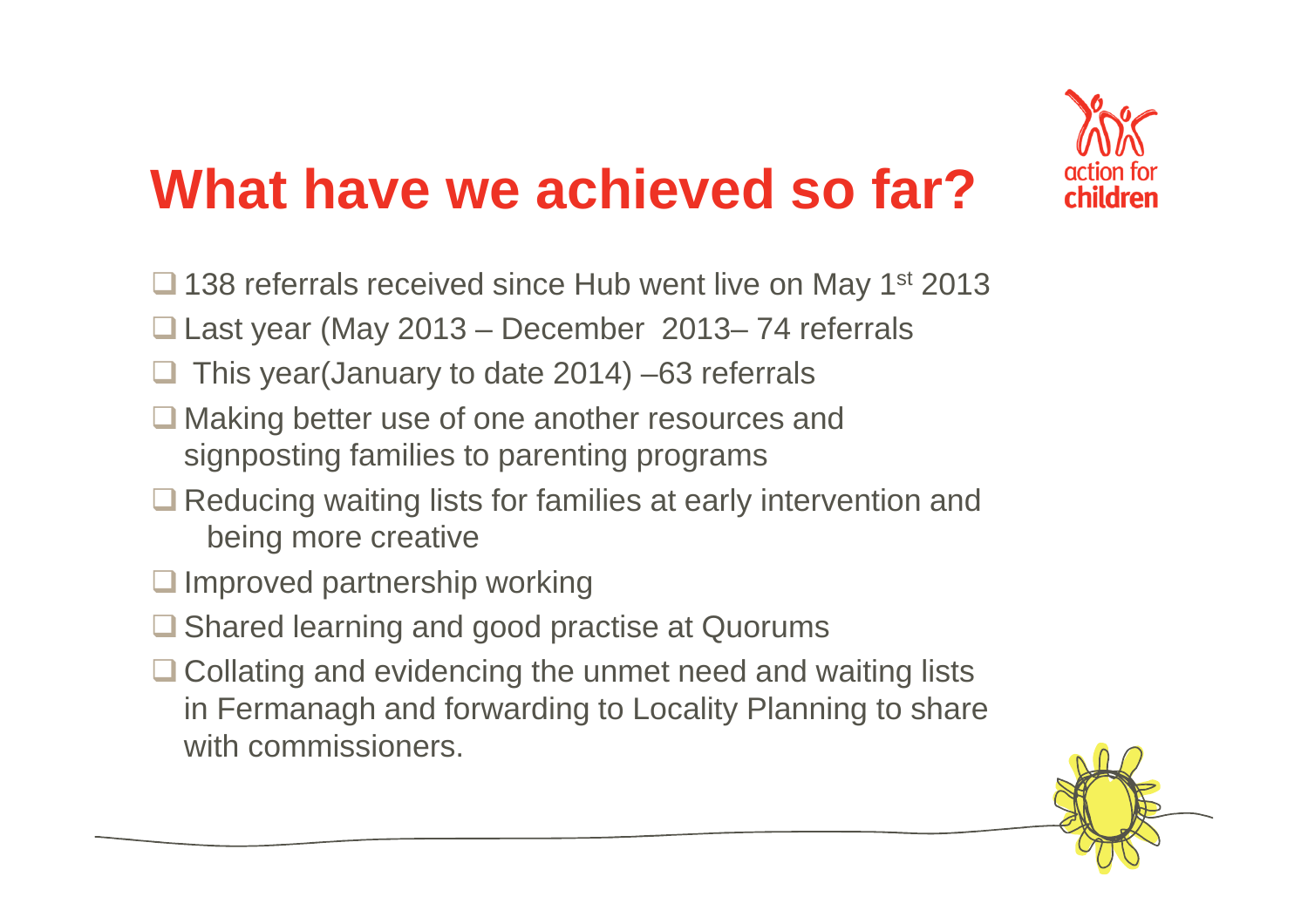#### **Referral breakdown of ages May 2013- March 2014**





16 Years and older dominated with 5-10 year olds

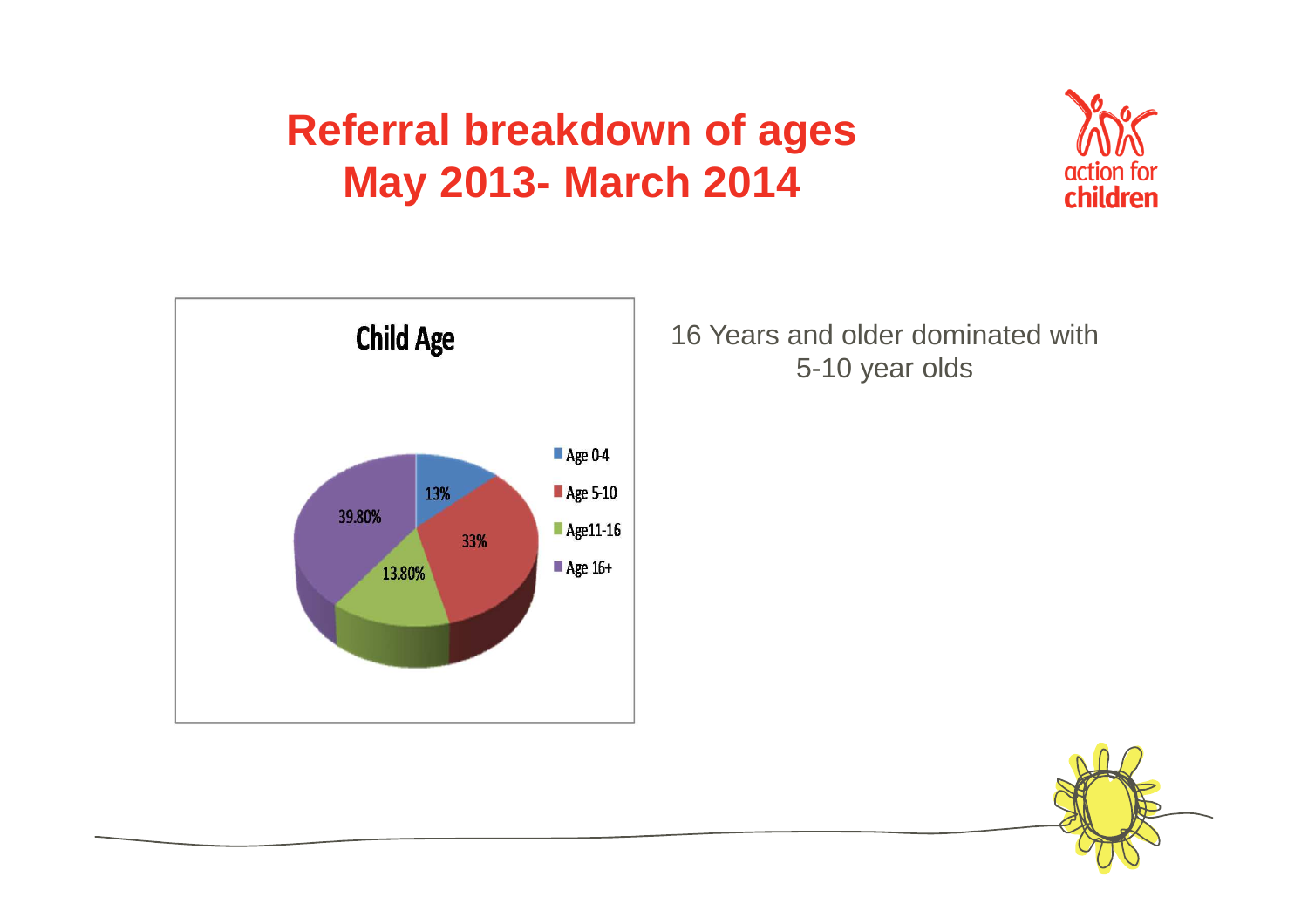

#### **Referrals by referring agent May 13- March 14**



The majority of our referrals continue to come from Gateway

Increase in self referrals in recent times

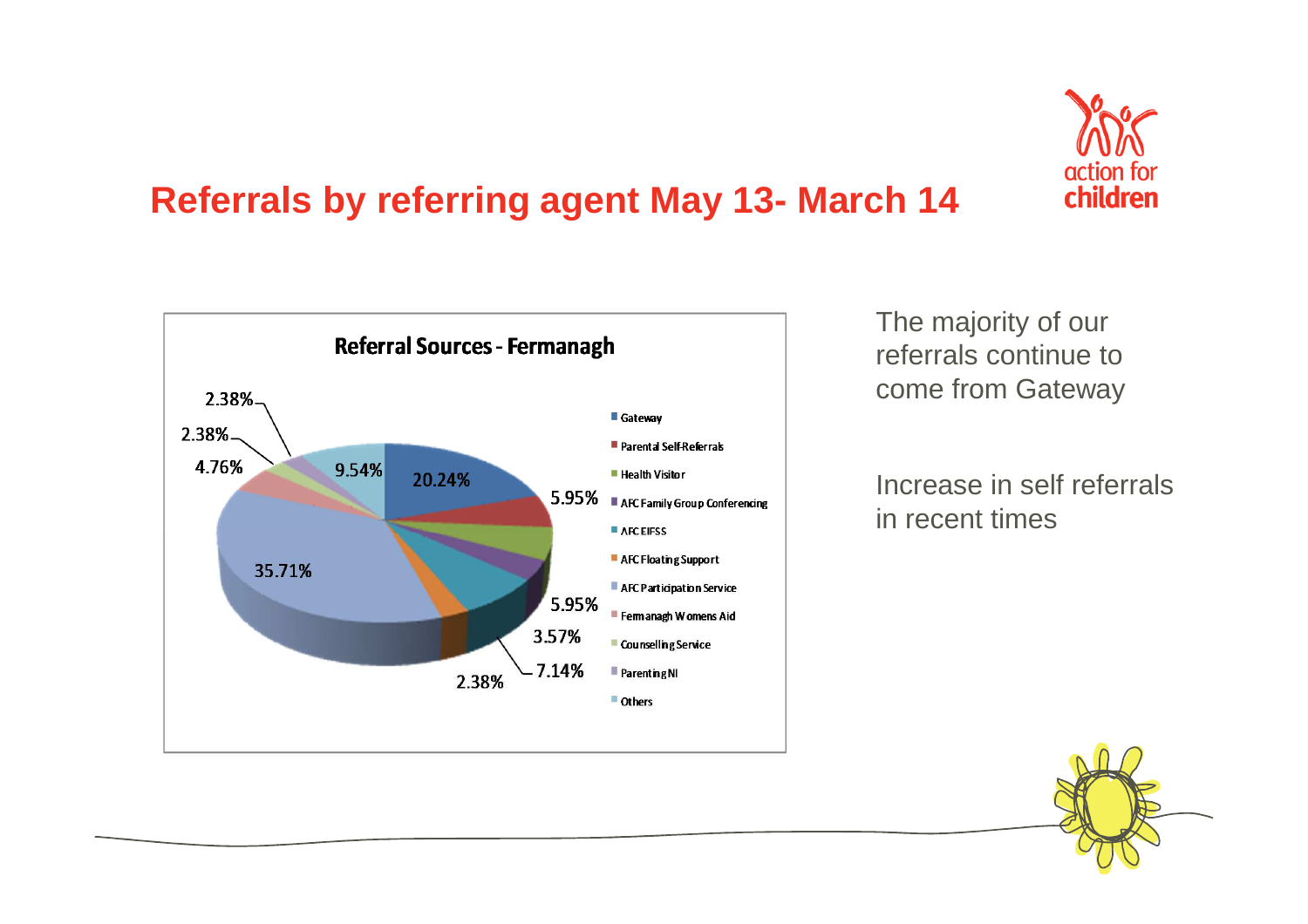

#### **Main Issues presenting to Hub**

- **Parents experiencing difficulties in dealing with behaviours in children** – disrespect, challenging behaviour, noncompliance, attention, listening,
- **Compromised parenting** parental mental health needs, economic/social difficulties, previous domestic violence, difficult separation
- **Loss** bereavement, changes in family life, parental separation
- **Special needs** pre diagnosis and initial diagnosis ASD, ADHD, SEN
- **Poverty**  access to social outlets for kids, food hampers etc

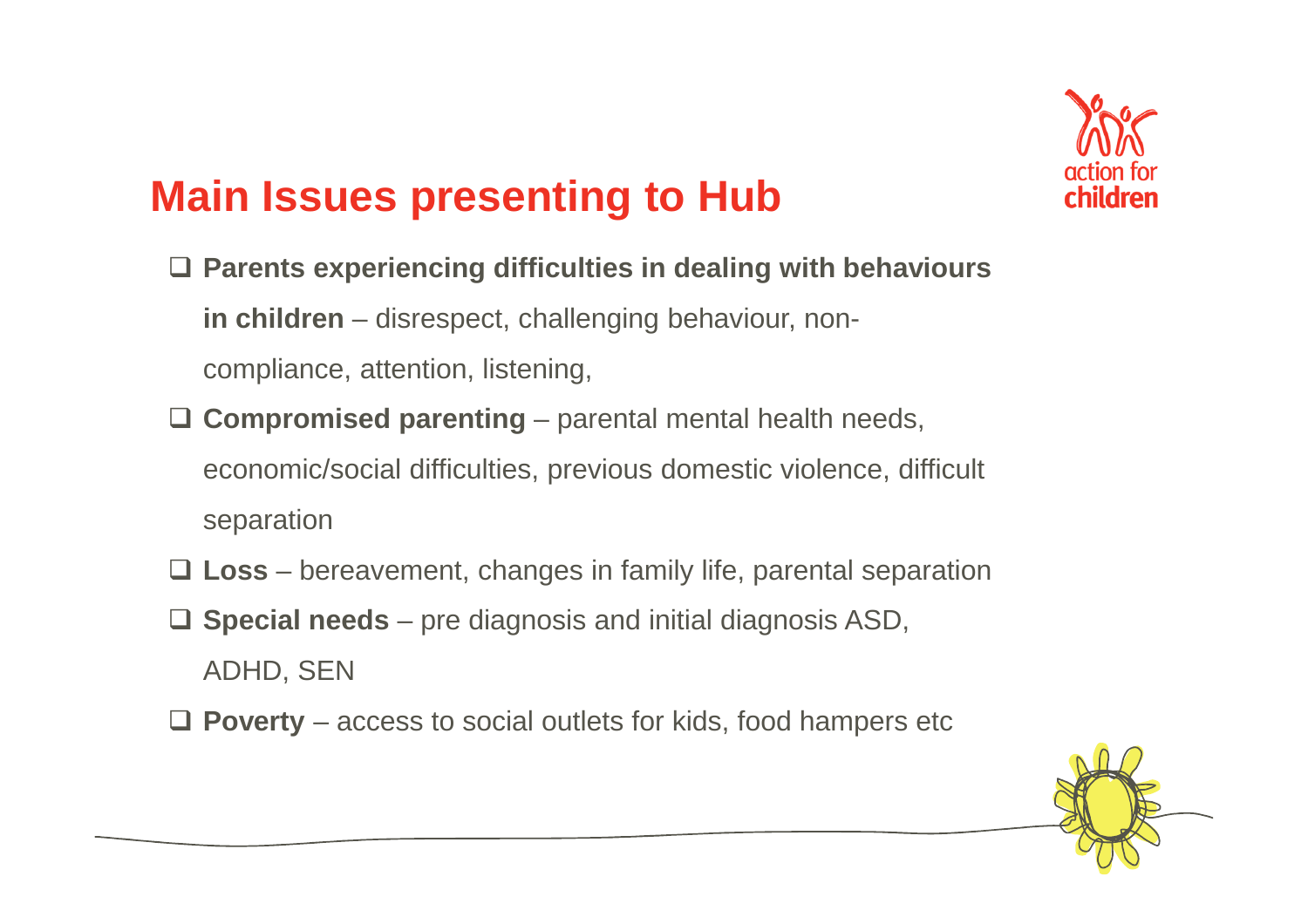### **Continuing to Develop**



- $\Box$  Increasing staff capacity
- **□ Supporting families to support themselves**
- $\Box$  Identifying unmet needs/gaps and addressing these needs through locality planning
- **□ Making better use of one another resources with parenting** programmes
- **□ Maintain and strengthen Partnership working within schools,** community, voluntary and statutory sector
- □ Access to money for children for social outlets affected by poverty at tier 1 and 2
- **□ Raising awareness of Hub and promote it**